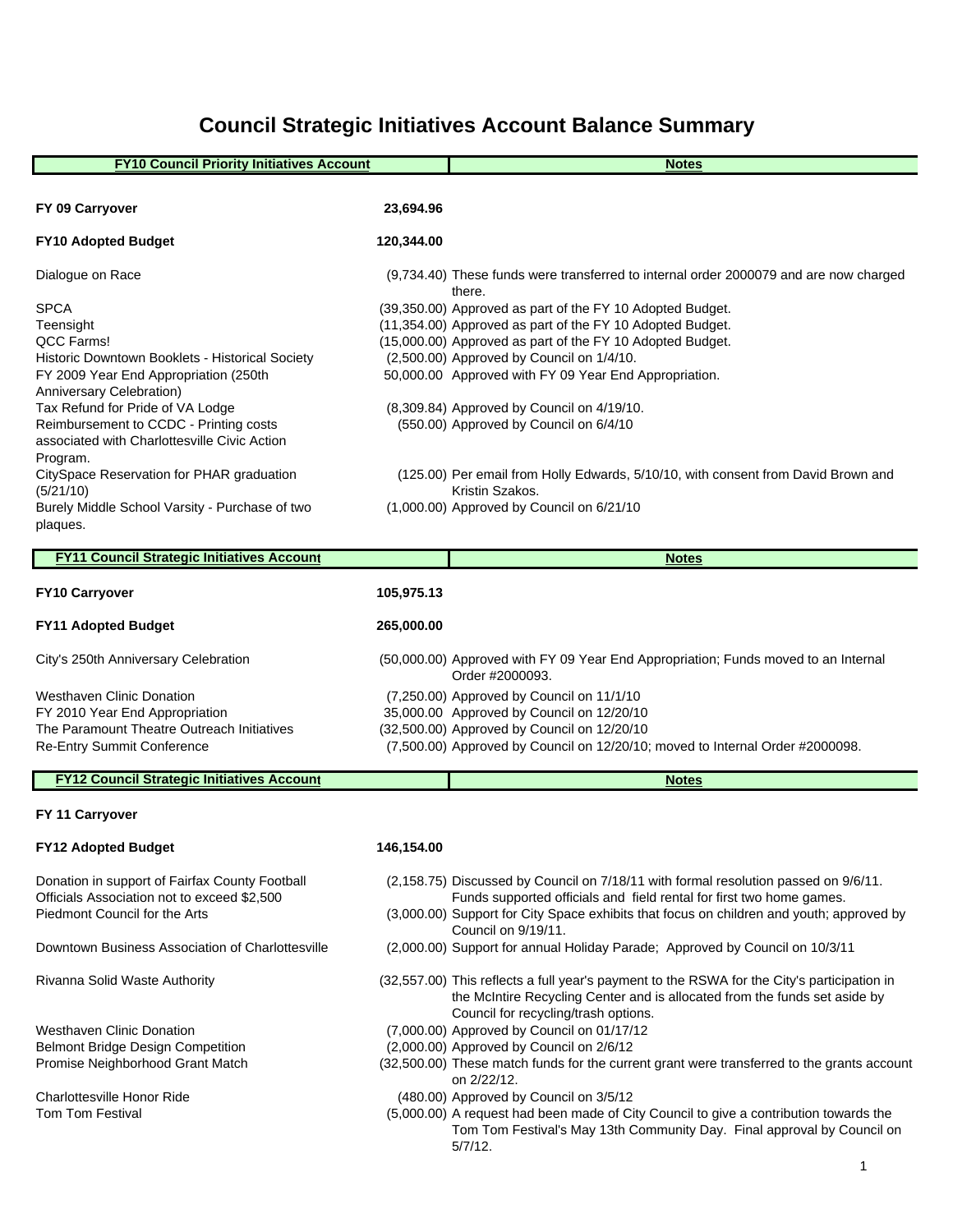Transit Study (Timed-Pulse & Alternative Strategies Study)

(390.00) \$110,000 of this funding was approved as part of the FY 11 Adopted Budget. Council discussed and approved the additional \$6,850 at a Budget Worksession on April 3, 2012. The total purchase order is \$116,850 and of this, \$390 was paid in FY12, while the remaining \$116,460 will be paid in FY13.

| <b>FY13 Council Strategic Initiatives Account</b>                    |            | <b>Notes</b>                                                                                                                                                                                                                                                                                                                                                                                                                                                                                                                                |
|----------------------------------------------------------------------|------------|---------------------------------------------------------------------------------------------------------------------------------------------------------------------------------------------------------------------------------------------------------------------------------------------------------------------------------------------------------------------------------------------------------------------------------------------------------------------------------------------------------------------------------------------|
| FY 12 Carryover                                                      | 367,793.38 |                                                                                                                                                                                                                                                                                                                                                                                                                                                                                                                                             |
| <b>FY13 Adopted Budget</b>                                           | 65,000.00  |                                                                                                                                                                                                                                                                                                                                                                                                                                                                                                                                             |
| Transit Study (Timed-Pulse & Alternative Strategies<br>Study)        |            | (116,460.00) \$110,000 of this funding was approved as part of the FY 11 Adopted Budget.<br>Council discussed and approved the additional \$6,850 at a Budget<br>Worksession on April 3, 2012. The total purchase order is \$116,850 and of<br>this, \$390 was paid in FY12, while the remaining \$116,460 will be paid in<br>FY13.                                                                                                                                                                                                         |
| Support for Various Nonprofit and Outside<br>Agencies                |            | (120,464.00) Dedicated towards outside and nonprofit agency funding decisions made<br>during Council's FY 13 Budget Worksessions. These funds were used to help<br>balance the final budget during budget discussions.                                                                                                                                                                                                                                                                                                                      |
| Boys and Girls Club Summer Youth Program                             |            | (44,000.00) Awarded funds based on RFP for summer youth program. \$50,000 was                                                                                                                                                                                                                                                                                                                                                                                                                                                               |
| Silverbacks Football Team                                            |            | approved as part of the FY 13 Budget but the final cost was \$44,000.<br>(2,000.00) Approved funding support on August 20, 2012. \$2,000 of this contribution was<br>paid to the schools, waiving the cost to the Silverbacks of renting school fields;<br>Council also set aside \$100 allocated towards the Silverback's membership to<br>the Center for Nonprofit Excellence. However there is no indication that<br>Silverbacks will become a nonprofit anytime soon.                                                                   |
| Jefferson School Foundation<br>DOJ City of Promise Grant Local Match |            | (10,000.00) Approved by City Council at March 4, 2013 Council Meeting.<br>(31,341.85) City Council approved to reserve \$50,000 on June 5, 2011. An appropriation of<br>a portion (\$32,500) of the original \$50,000 was approved on 9/6/11. Council<br>approved as part of the FY 13 Adopted Budget on April 10, 2012 an additional<br>\$15,000 to cover the full grant match for the extension that the City has been<br>awarded. At FY 13 year end, \$1.158.15 of an unused portion of the local<br>match was returned to this account. |
| <b>FY14 Council Strategic Initiatives Account</b>                    |            | <b>Notes</b>                                                                                                                                                                                                                                                                                                                                                                                                                                                                                                                                |
| FY 13 Carryover                                                      | 108,527.53 |                                                                                                                                                                                                                                                                                                                                                                                                                                                                                                                                             |
| <b>FY14 Adopted Budget</b>                                           | 205,000.00 |                                                                                                                                                                                                                                                                                                                                                                                                                                                                                                                                             |
| Jefferson School Foundation                                          |            | (40,000.00) The original request made during FY 13 was \$50,000 but at the time, Council<br>only approved \$10,000. Council appropriated the remaining amount as part of<br>the FY 14 Adopted Budget.                                                                                                                                                                                                                                                                                                                                       |
| Homelessness Collaborative RFP                                       |            | (25,000.00) Funds set aside as part of the FY 14 Adopted Budget to address<br>homelessness in the area in a collaborative manner by asking agencies and<br>nonprofits to partner together to develop and implement solutions. Funds were<br>awarded to TJACH in January 2014 and transferred to Community Attention for<br>distribution to the agency.                                                                                                                                                                                      |
| Needs Assessment Implementation                                      |            | (15,000.00) Funds set aside (\$50,000) as part of the FY 14 Adopted Budget to address<br>issues related to the implementing of the Human Services Needs Assessment<br>completed during the summer of 2013. To date, \$15,000 has been allocated to<br>the Center for Nonprofit Excellence. The remaining use of the funds has yet to<br>be approved by Council.                                                                                                                                                                             |
| Recycling/Trash Options - McIntire Recycling<br>Center               |            | (34,203.68) \$14,894 (FY13 True-up) and \$19,309.68 for Qtrs 1-3 for City costs related to<br><b>McIntire Recycling Center</b>                                                                                                                                                                                                                                                                                                                                                                                                              |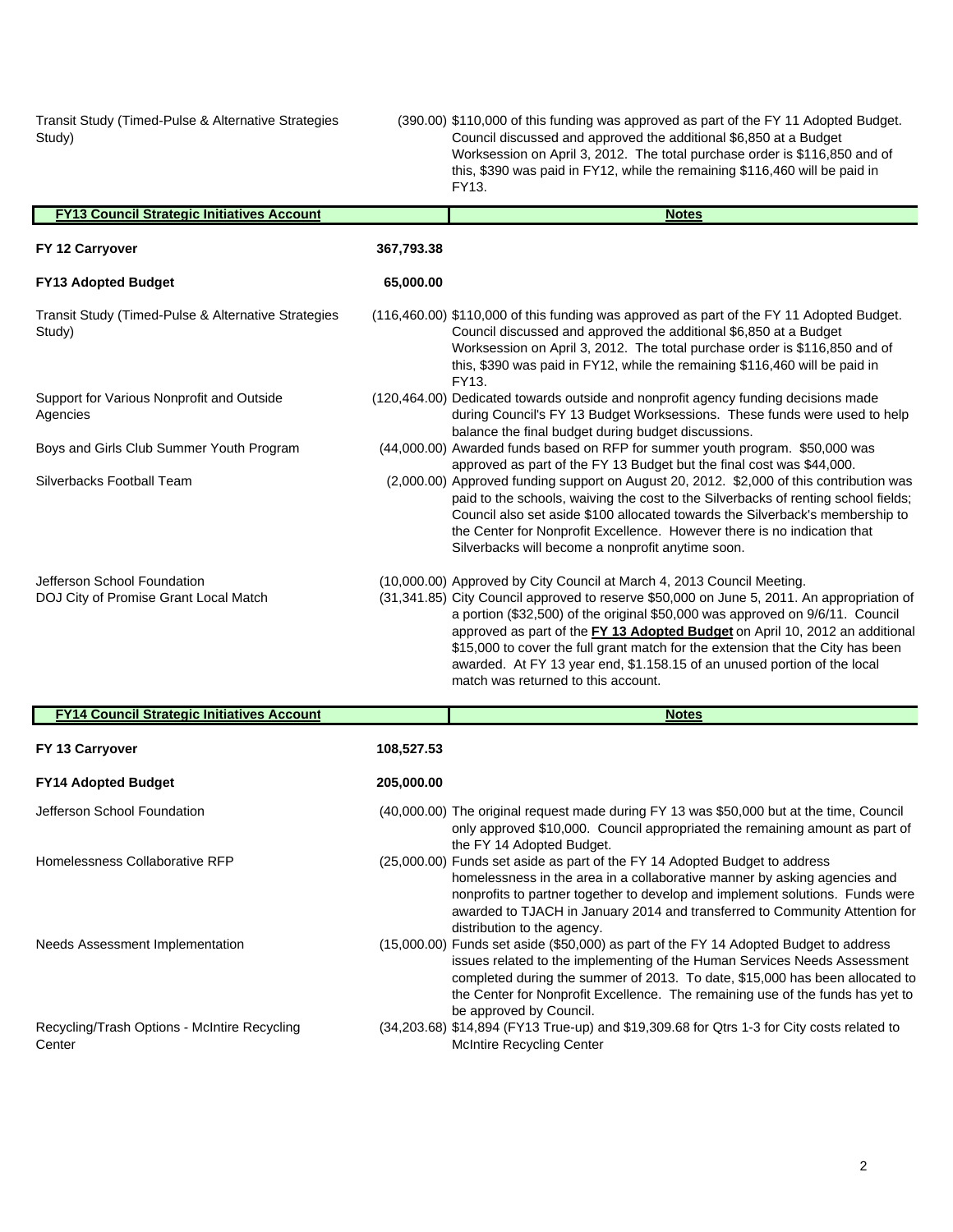| <b>FY15 Council Strategic Initiatives Account</b>                                                                            |            | <b>Notes</b>                                                                                                                                                                                                                                                                       |  |  |
|------------------------------------------------------------------------------------------------------------------------------|------------|------------------------------------------------------------------------------------------------------------------------------------------------------------------------------------------------------------------------------------------------------------------------------------|--|--|
| FY 14 Carryover (Unaudited)                                                                                                  | 199,323.85 |                                                                                                                                                                                                                                                                                    |  |  |
| FY 15 Adopted Budget                                                                                                         | 70,486.00  |                                                                                                                                                                                                                                                                                    |  |  |
| Needs Assessment Implementation - Invoices Paid<br>to Date                                                                   |            | (8,500.00) Abundant Life Ministries for AmeriCorps Volunteers - Q1 and Q2                                                                                                                                                                                                          |  |  |
|                                                                                                                              |            | (1,250.00) Mental Health America Q1<br>(1,250.00) Mental Health America Q2                                                                                                                                                                                                         |  |  |
|                                                                                                                              |            | (4,250.00) Partnership for Peer Networks                                                                                                                                                                                                                                           |  |  |
|                                                                                                                              |            | (1,250.00) Partnership for Peer Networks - Q2<br>(16.00) Tarleton Oak Service Center - car inspection for an individual who needed a                                                                                                                                               |  |  |
|                                                                                                                              |            | car to obtain employment                                                                                                                                                                                                                                                           |  |  |
|                                                                                                                              |            | (232.88) Pearl Island Catering: \$232.88 to pay for lunch for 24 peer supporters<br>attending Motivational Interviewing Training                                                                                                                                                   |  |  |
|                                                                                                                              |            | (58.00) Wal-Mart: \$58.00 to purchase glasses for an individual to obtain employment                                                                                                                                                                                               |  |  |
|                                                                                                                              |            | (112.50) coffee and pastries for 24 peer supporters who attended the Motivational<br>Interviewing training                                                                                                                                                                         |  |  |
|                                                                                                                              |            | (76.45) Work pants and shoes - Kmart - for a recently employed individual                                                                                                                                                                                                          |  |  |
|                                                                                                                              |            | (69.00) Glasses for JD who is seeking employment<br>(500.00) Charlotte Chapman - facilitation services                                                                                                                                                                             |  |  |
|                                                                                                                              |            | (4,250.00) Partnership for Peer Networks - 4th Quarter<br>(1,250.00) Mental Health America Q3                                                                                                                                                                                      |  |  |
|                                                                                                                              |            |                                                                                                                                                                                                                                                                                    |  |  |
| <b>FY16 Council Strategic Initiatives Account</b>                                                                            |            | <b>Notes</b>                                                                                                                                                                                                                                                                       |  |  |
| FY 15 Carryover                                                                                                              | 246,745.02 |                                                                                                                                                                                                                                                                                    |  |  |
| FY 16 Adopted Budget<br><b>Minus Carryover from FY 15</b>                                                                    | 127,860.00 | (75,000.00) Included as part of the FY 2016 Council Adopted Budget.                                                                                                                                                                                                                |  |  |
| Extend Smith Pool Hours - Redact FY 16 Budget<br>Reduction                                                                   |            | (3,098.00) As part of the FY 16 Budget, Smith Pool hours on Saturday morning were<br>reduced. City Council reversed this decision, put the funding back and<br>returned the hours to the previous schedule.                                                                        |  |  |
| Charlottesville Redevelopment and Housing<br>Authority (CRHA) and Adult Learning Center<br>Workplace Skills Training Program |            | (7,500.00) On November 3, 2014, City Council approved up to \$10,000 for a workplace<br>skills training program to be jointly run by the Housing Authority and the Adult<br>Learning Center. The funds paid out for the actual number of individuals who<br>completed the program. |  |  |
| Needs Assessment Implementation - Invoices Paid<br>to Date                                                                   |            | (134.28) Car insurance premium for GO Driver                                                                                                                                                                                                                                       |  |  |
|                                                                                                                              |            | (248.00) Wal-Mart - Glasses purchase for GO Driver participant                                                                                                                                                                                                                     |  |  |
|                                                                                                                              |            | (87.00) Glasses for On Our Own individual who just gained employment<br>(45.00) 30 bus passes for clients of The Haven to use for job interviews.                                                                                                                                  |  |  |
|                                                                                                                              |            | (79.73) Steel toed work boots and a pre paid phone card for a Haven client who has a                                                                                                                                                                                               |  |  |
|                                                                                                                              |            | construction job.<br>(34.99) Steel toed work boots client who has a construction job.                                                                                                                                                                                              |  |  |
|                                                                                                                              |            | (400.00) Car repair for CDSS client who has obtained work through GO Clean, which<br>needed to be done so he could get to work.                                                                                                                                                    |  |  |
|                                                                                                                              |            | (45.00) Bus passes                                                                                                                                                                                                                                                                 |  |  |
|                                                                                                                              |            | (89.97) Steel toed work boots for three Haven clients who have obtained construction<br>jobs.                                                                                                                                                                                      |  |  |
|                                                                                                                              |            | (100.98) Steel toed work boots for a Haven client who has obtained a concrete finishing<br>job; and two pairs of nonskid shoes for Haven clients working in restaurants.                                                                                                           |  |  |
|                                                                                                                              |            | (108.00) Glasses for On our Own client who is seeking employment.                                                                                                                                                                                                                  |  |  |
|                                                                                                                              |            | (59.98) Two pairs of non skid shoes for Haven clients working in restaurants.<br>(156.91) Two pairs of non skid shoes and clothing for Haven clients working in food                                                                                                               |  |  |
|                                                                                                                              |            | service.                                                                                                                                                                                                                                                                           |  |  |
|                                                                                                                              |            | (47.98) nonskid shoes and required clothing for a Haven clients working in food service<br>З                                                                                                                                                                                       |  |  |

(10.00) Replacement of ADA bus pass for a Region Ten client looking for work.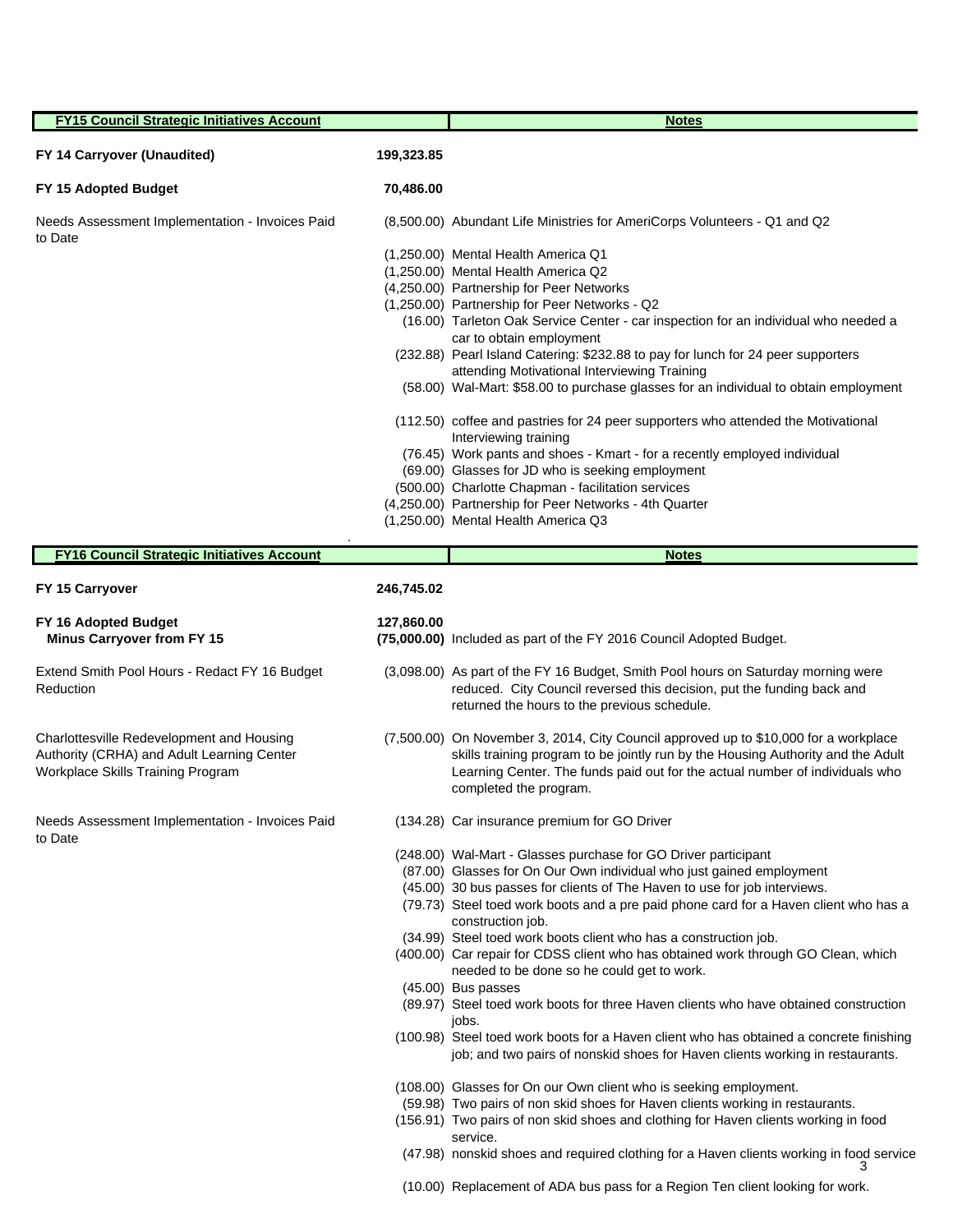- (165.92) 3 pairs of nonskid shoes, 3 pairs of pants, a pair of socks and reading glasses for 3 Haven clients who needed them for work.
- (29.99) one pair of steel-toed boots for a Haven client working in construction
- (42.11) a Trac Phone card for a Haven client who needs it to get work
- (19.98) Haven Client working at a bakery boots
- (39.96) two pairs of boots for a Haven clients working for a cleaning company

| <b>FY17 Council Strategic Initiatives Account</b>                              |              | <b>Notes</b>                                                                                                                                                                                                                               |
|--------------------------------------------------------------------------------|--------------|--------------------------------------------------------------------------------------------------------------------------------------------------------------------------------------------------------------------------------------------|
| FY 16 Carryover<br>FY 16 Year End Appropriation                                | 287,061.24   | 500,000.00 Year end appropriation to have funds set aside to implement recommendations<br>of the Blue Ribbon Commission on Memorials, Race and Public Spaces.                                                                              |
| FY 17 Adopted Budget<br><b>Carryover for Budget Balancing</b>                  |              | 50,000.00 Set aside for community engagement and customer service initiatives.<br>(32,727.00) Amount recorded as revenue in the adopted FY 2017 Budget.                                                                                    |
| Needs Assessment Implementation - Invoices Paid<br>to Date                     |              | (64.98) Two pairs of boots for Haven clients working in construction                                                                                                                                                                       |
|                                                                                |              | (52.48) Two pairs of boots for Haven clients working in construction                                                                                                                                                                       |
|                                                                                |              | (116.00) Two pairs of glasses for On Our Own members                                                                                                                                                                                       |
|                                                                                |              | (101.94) Two pairs of boots for Haven clients and a pair of shoes and work clothes for a<br>Region Ten client.                                                                                                                             |
|                                                                                |              | (59.98) Two pairs of shoes for Haven clients.                                                                                                                                                                                              |
|                                                                                |              | (44.00) One month bus pass for Haven clients.                                                                                                                                                                                              |
|                                                                                |              | (29.99) Pair of safety shoes for Haven client.                                                                                                                                                                                             |
|                                                                                |              | (34.99) Workbooks for Haven clients                                                                                                                                                                                                        |
|                                                                                |              | (57.00) Glasses for On Our Own client                                                                                                                                                                                                      |
|                                                                                |              | (54.16) pair of boots and work tools                                                                                                                                                                                                       |
|                                                                                |              | (49.98) two pairs of work boots for Haven clients                                                                                                                                                                                          |
|                                                                                |              | (34.99) Pair of work shoes for Haven clients                                                                                                                                                                                               |
|                                                                                |              | (33.86) Work clothes for Haven client                                                                                                                                                                                                      |
|                                                                                |              | (34.99) Work boots for Haven client                                                                                                                                                                                                        |
|                                                                                |              | (52.98) Two pairs of work shoes and gloves for Haven clients                                                                                                                                                                               |
| Blue Ribbon Commission on Memorials, Race and<br><b>Public Spaces Expenses</b> |              | (5,053.42) Meals and other expenses for BRC meetings and events. This is the final<br>amount used by the Commission during their tenure.                                                                                                   |
| UVA School of Architecture                                                     |              | (2,000.00) Contribution to support the Jane Jacobs and the Design of the 21st Century<br>Symposium "City Work and Equity" Session - Approved by Council on<br>September 6, 2016.                                                           |
| <b>Tom Tom Festival</b>                                                        |              | (25,000.00) Resolution passed by City Council on March 20, 2017.                                                                                                                                                                           |
| Legal Aid Justice Center                                                       |              | (10,000.00) Resolution passed by City Council on April 17, 2017 to provide funding for legal<br>services for immigrants in our community.                                                                                                  |
| Blue Ribbon Commission on Memorials, Race and<br><b>Public Spaces</b>          |              | Council set a cap of \$10,000 would be spent for approved commission<br>expenses. There were remaining funds in the amount of \$4,946.58 which has<br>been returned to the larger pool now that the work of the commission is<br>complete. |
| <b>FY18 Council Strategic Initiatives Account</b>                              |              | <b>Notes</b>                                                                                                                                                                                                                               |
| FY 17 Carryover                                                                | 761,458.50   |                                                                                                                                                                                                                                            |
| FY 18 Adopted Budget                                                           | 625,000.00   |                                                                                                                                                                                                                                            |
| FY 17 Year End Appropriation                                                   | 1,124,000.00 |                                                                                                                                                                                                                                            |

- Jefferson School Heritage Center (450,000.00) Payment as part of the FY 2018 Adopted Budget
- Youth Opportunity Coordinator (100,000.00) Transfer to Human Services for Youth Opportunity Coordinator position as<br>39Teed upon as part of EV 2018 Adopted Budget agreed upon as part of FY 2018 Adopted Budget
	- Black Business Expo (2,000.00) Approved by Council on September 18, 2017.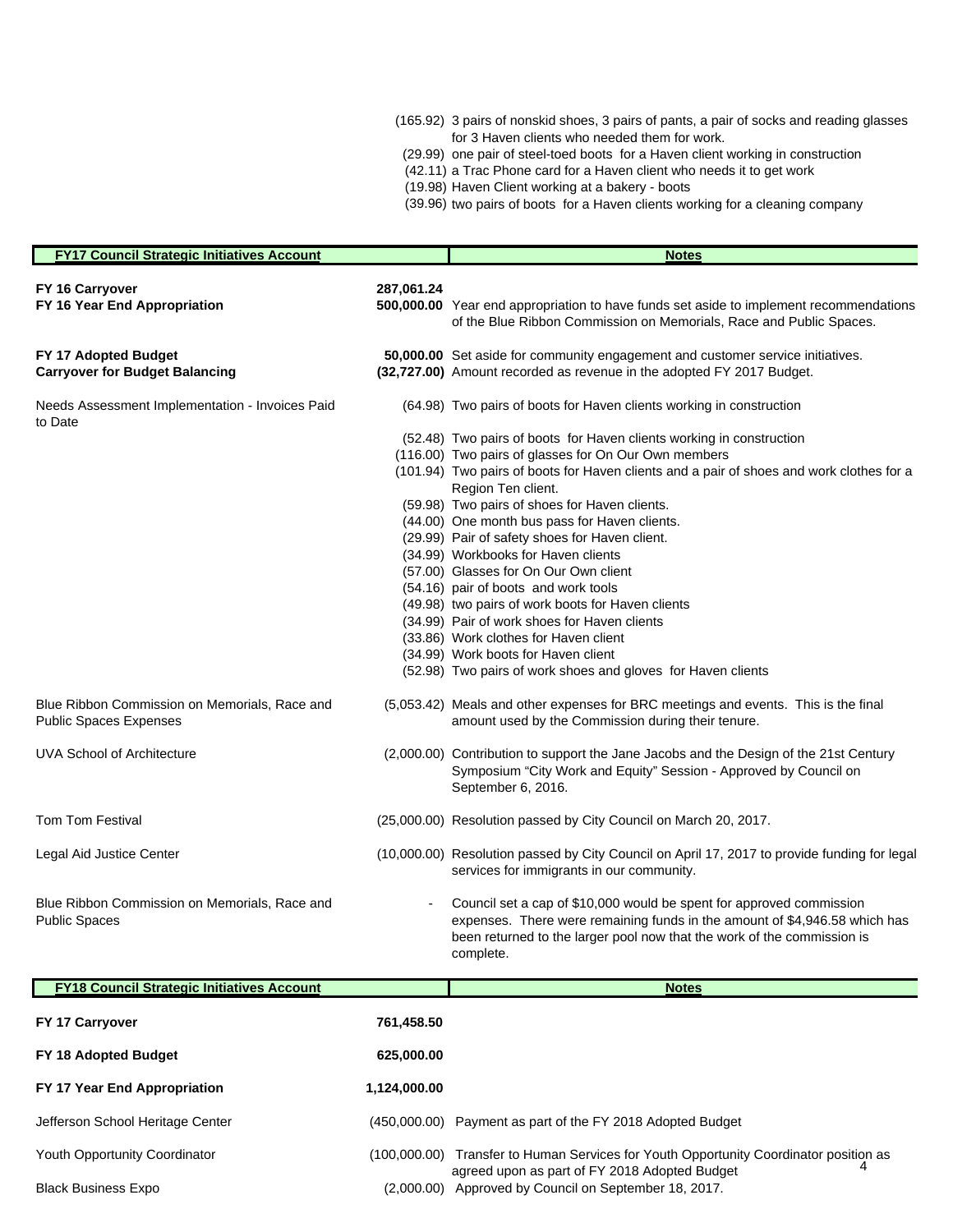Needs Assessment Implementation - Invoices Paid to Date

- (196.32) Pair of diabetic shoes and inserts for a Region Ten client
- (77.00) Pair of glasses for an On Our Own client
- (119.97) work shoes for 3 Haven clients
- (25.98) white dress shirts for 2 Haven clients
- (44.76) Steel toed boots for Haven client
- (50.72) pair of shoes, pants, t-shirt for Region 10 client
- (39.97) Steel toed boots and t-shirt for Haven client
- (29.99) Steel toed boots for Haven client
- (114.98) Boots for 2 Haven clients
- (40.12) Tool belt and tools for Haven client
- (111.00) Boots for 2 Haven clients
- (200.00) Car repair for Cville Works client
- (39.99) Shoes for Haven client
- GED Program (20,000.00) Transfer to another internal order (2000105) in order to implement this program.
- Dialogue on Race (10,000.00) City Council allocated \$10,000 towards this initiatives as part of the FY 18 budget; this has been spent.
- DBAC Marketing Funds Request (75,000.00) Approved by City Council on March 5, 2018. Transferred to P-00169 on 8/24/18. OED to administer the funds.
- Section 3 Residents on the Job Funding Request (39,211.00) Approved by City Council on March 29, 2018
- OAR/JACC Behavioral Health Docket Funding (55,000.00) Approved by City Council on April 17, 2018. Funds were taken from the diversion programs allocated pool)
- EJI Civil Rights Pilgrimage Trip (55,000.00) Approved by City Council on June 4, 2018. Paid to Jefferson School African American Heritage Center. Funds were allocated from the Blue Ribbon Commission allocated pool.

| <b>FY19 Council Strategic Initiatives Account</b>          |                                                                                                                                                                                                                                                                                                                                                                                                                                                                                                                                                                                                                                                                                                                                     | <b>Notes</b>                                                                                                                                                                                                                                                                                                                                                                    |
|------------------------------------------------------------|-------------------------------------------------------------------------------------------------------------------------------------------------------------------------------------------------------------------------------------------------------------------------------------------------------------------------------------------------------------------------------------------------------------------------------------------------------------------------------------------------------------------------------------------------------------------------------------------------------------------------------------------------------------------------------------------------------------------------------------|---------------------------------------------------------------------------------------------------------------------------------------------------------------------------------------------------------------------------------------------------------------------------------------------------------------------------------------------------------------------------------|
| FY 18 Carryover                                            | 1,703,156.70                                                                                                                                                                                                                                                                                                                                                                                                                                                                                                                                                                                                                                                                                                                        |                                                                                                                                                                                                                                                                                                                                                                                 |
| FY 19 Adopted Budget                                       | 606,400.00                                                                                                                                                                                                                                                                                                                                                                                                                                                                                                                                                                                                                                                                                                                          |                                                                                                                                                                                                                                                                                                                                                                                 |
| Needs Assessment Implementation - Invoices Paid<br>to Date | (39.99) Work shoes for Haven client.<br>(89.99) Work shoes for Haven client.<br>(61.73) Shoes and pants for Human Services client<br>(29.99) Work shoes for Haven client.<br>(109.97) Two pairs of shoes for Haven clients<br>(109.99) Two pairs of shoes for Haven clients<br>(127.97) Two pairs of shoes for Haven clients<br>(119.46) Uniforms/clothing for Haven clients<br>(7,506.64) Remaining funds set aside as part of the FY 14 Adopted Budget to address<br>issues related to the implementing of the Human Services Needs Assessment<br>completed during the summer of 2013. These funds have been transferred to<br>the Human Services Fund since that is the department managing<br>implementation of the assessment. |                                                                                                                                                                                                                                                                                                                                                                                 |
| <b>Civilian Review Board Expenses</b>                      |                                                                                                                                                                                                                                                                                                                                                                                                                                                                                                                                                                                                                                                                                                                                     | (2,500.00) Per Council resolution, \$2,500 approved to as the budget for the CRB. This<br>was transferred to an account to be used on 8/29/18                                                                                                                                                                                                                                   |
| CRHA GED Residents on the Job Program                      |                                                                                                                                                                                                                                                                                                                                                                                                                                                                                                                                                                                                                                                                                                                                     | (106,400.00) To be paid out to CRHA upon completion and review of report to City Council.<br>Has not been scheduled yet and staff has not seen a report from CRHA.<br>UPDATE: A portion of the original \$106,400 has been paid out to CRHA<br>after Council approved this on 5/6/19 in the amount of \$74,747. \$31,652<br>remains to be paid out in a PO in this cost center. |
| Jefferson School Heritage Center                           |                                                                                                                                                                                                                                                                                                                                                                                                                                                                                                                                                                                                                                                                                                                                     | (500,000.00) Second payment as part of the FY 2019 Adopted Budget.                                                                                                                                                                                                                                                                                                              |
| <b>Black Business Expo</b>                                 |                                                                                                                                                                                                                                                                                                                                                                                                                                                                                                                                                                                                                                                                                                                                     | 5<br>(2,000.00) Approved by Council on August 20, 2018.                                                                                                                                                                                                                                                                                                                         |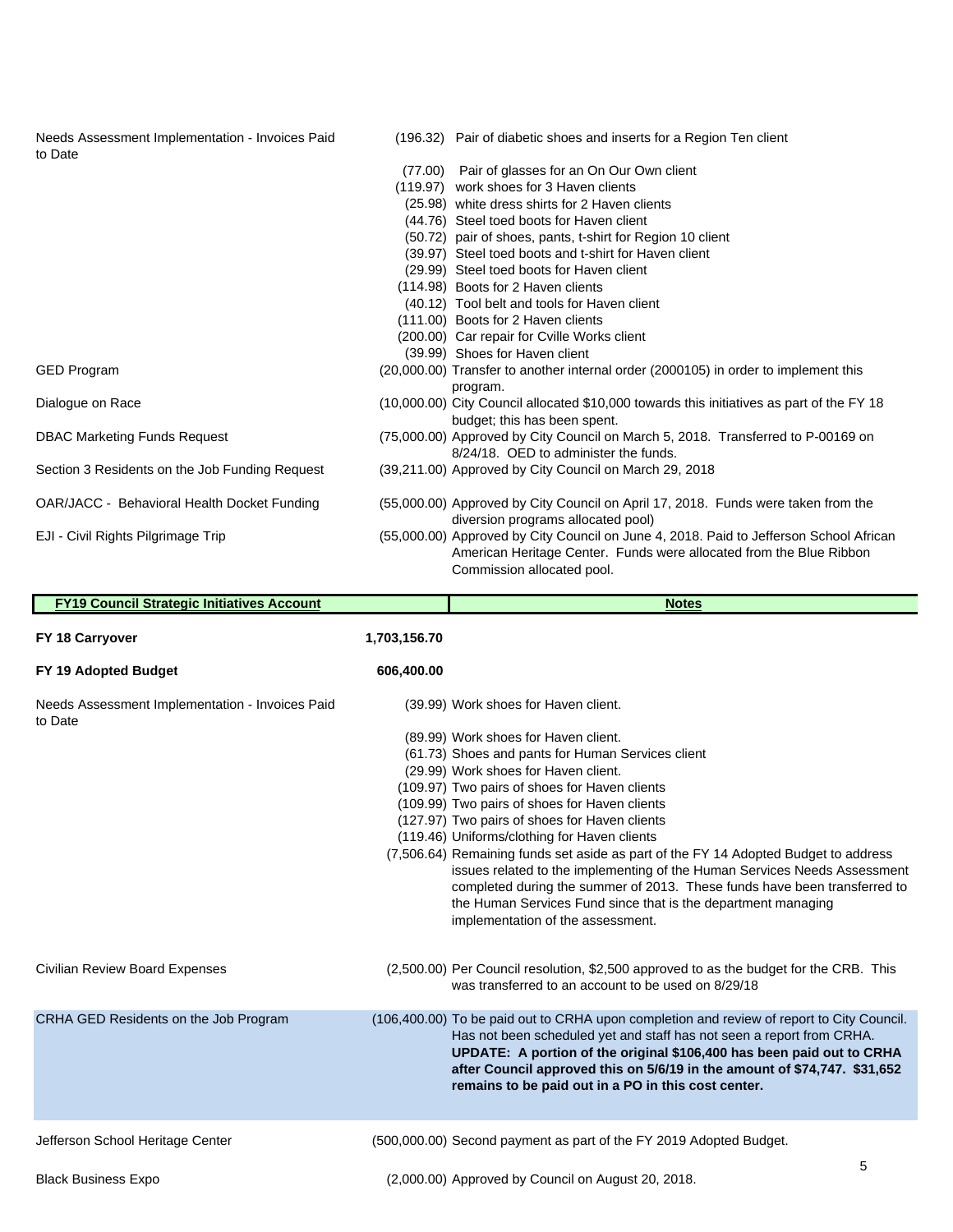Civilian Review Board Expenses (7,500.00) Additional funds for CRB approved by Council on 9/17/18.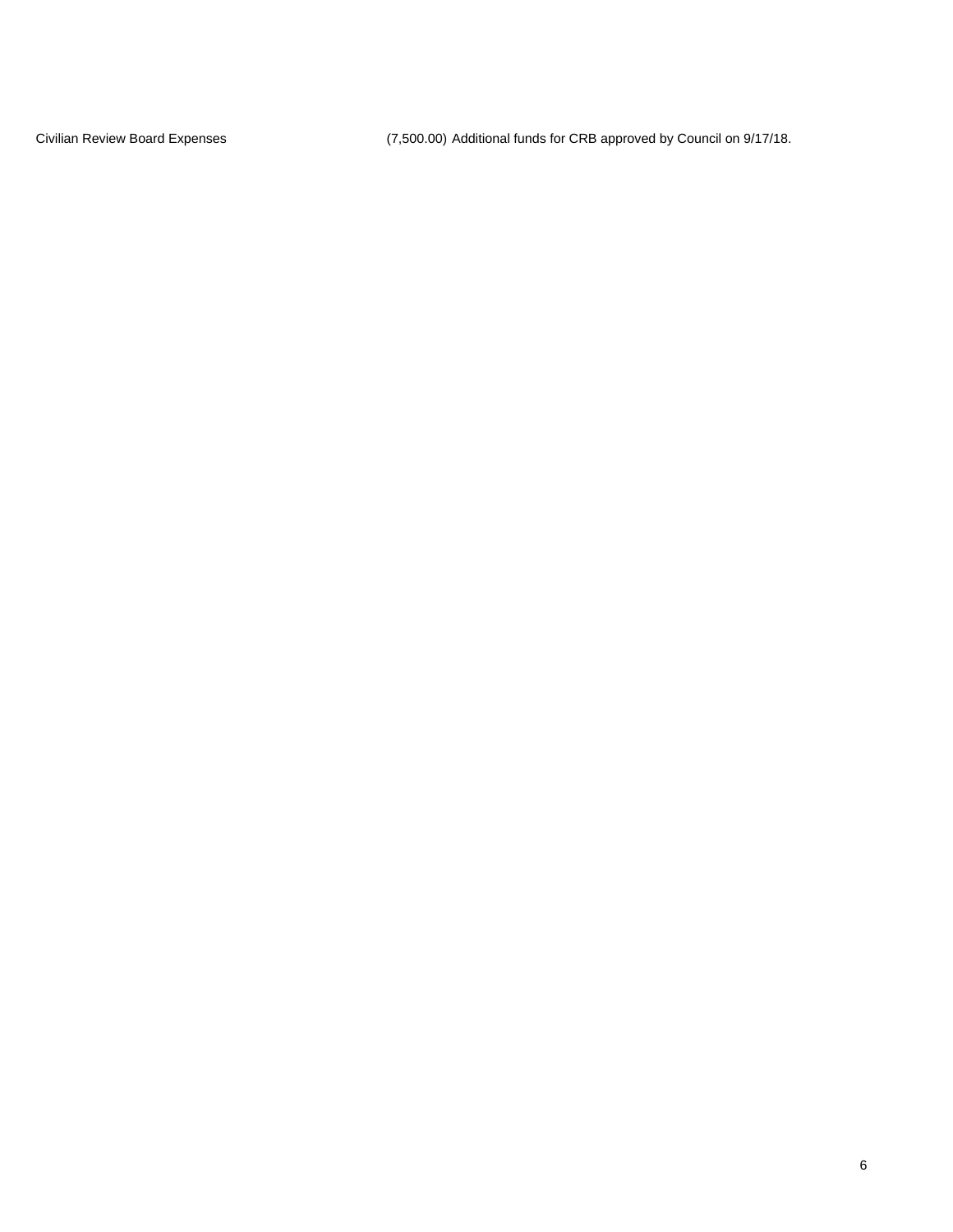| (15,000.00) Approved by Council on 10/15/18                                                                                                                                                                            |
|------------------------------------------------------------------------------------------------------------------------------------------------------------------------------------------------------------------------|
| (500,000.00) From Equity Package and approved by Council on 11/5/18                                                                                                                                                    |
| (405,000.00) Approved by City Council January 22, 2019                                                                                                                                                                 |
| (12,000.00) Approved by Council on February 4, 2019                                                                                                                                                                    |
| (109,000.00) Approved by Council on February 19, 2019                                                                                                                                                                  |
| <b>Notes</b>                                                                                                                                                                                                           |
| 641,960.97 Minus PO for remaining CRHA funds for GED program                                                                                                                                                           |
| (35,300.00) Approved by Council on July 1, 2019                                                                                                                                                                        |
| (156,000.00) Approved by Council on August 5, 2019                                                                                                                                                                     |
| (4,100.00) Approved by Council on August 5, 2019                                                                                                                                                                       |
| (2,000.00) Approved by Council on August 19, 2019                                                                                                                                                                      |
| (2,000.00) Approved by Council on October 21, 2019                                                                                                                                                                     |
| (10,367.34) Approved by Council on November 4, 2019 - Costs include \$3,500 honorarium;<br>\$1,500 for panel members from Monacan Nation; \$3,811.60 travel; \$875.96<br>Lodging; and \$678.78 for work session meals. |
| (500.00) Approved by Council on November 18, 2019.                                                                                                                                                                     |
| (155,000.00) Approved by Council on November 18, 2019.                                                                                                                                                                 |
| (15,000.00) Approved by Council on December 2, 2019 - to be provided by Jefferson<br>School African American Heritage Center.                                                                                          |
| (197,181.00) Approved by Council on December 2, 2019                                                                                                                                                                   |
| 300,000.00 Approved by Council on February 3, 2020                                                                                                                                                                     |
|                                                                                                                                                                                                                        |

**Total Council Strategic Initiatives Funds** 364,512.63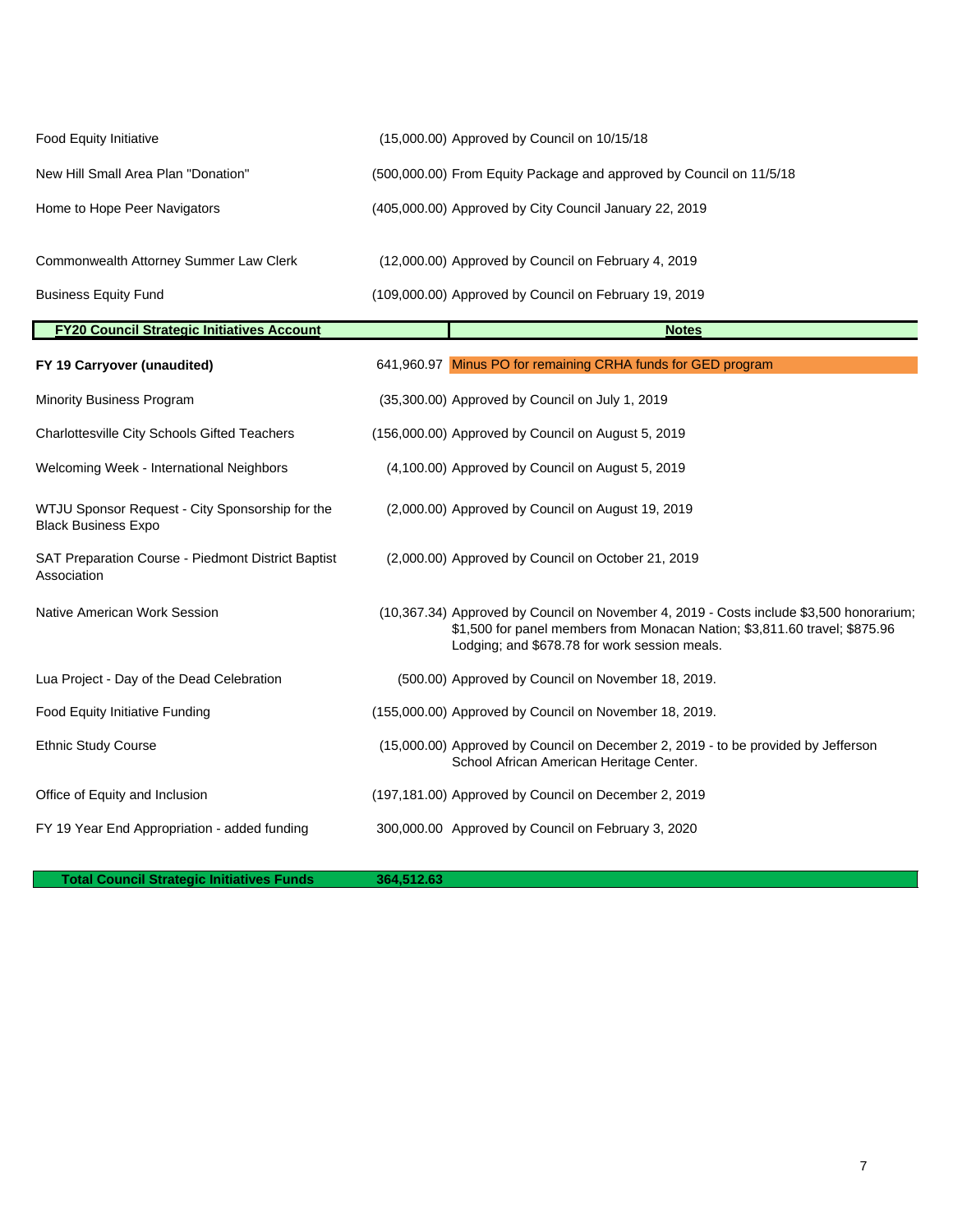## **Equity Fund Summary**

| <b>Beginning Balance</b>                     | \$<br>1,545,000  |
|----------------------------------------------|------------------|
| New Hill Small Area Plan "Donation"          | \$<br>(500,000)  |
| Home to Hope                                 | \$<br>(405,000)  |
| <b>Minority Business Program</b>             | \$<br>(35, 300)  |
| EJI - Civil Rights Pilgrimage Trip           | \$<br>(55,000)   |
| <b>Business Equity Fund</b>                  | \$<br>(109,000)  |
| <b>CCS Gifted Teachers Program</b>           | \$<br>(156,000)  |
| <b>Food Equity Initiative</b>                | \$<br>(155,000)  |
| <b>Ethnic Study Course</b>                   | \$<br>(15,000)   |
| Office of Equity and Inclusion               | \$<br>(114, 700) |
| FY 19 Year End Appropriation - added funding | \$<br>300,000    |
| <b>Equity Remaining Balance - 2/3/20</b>     | 300,000          |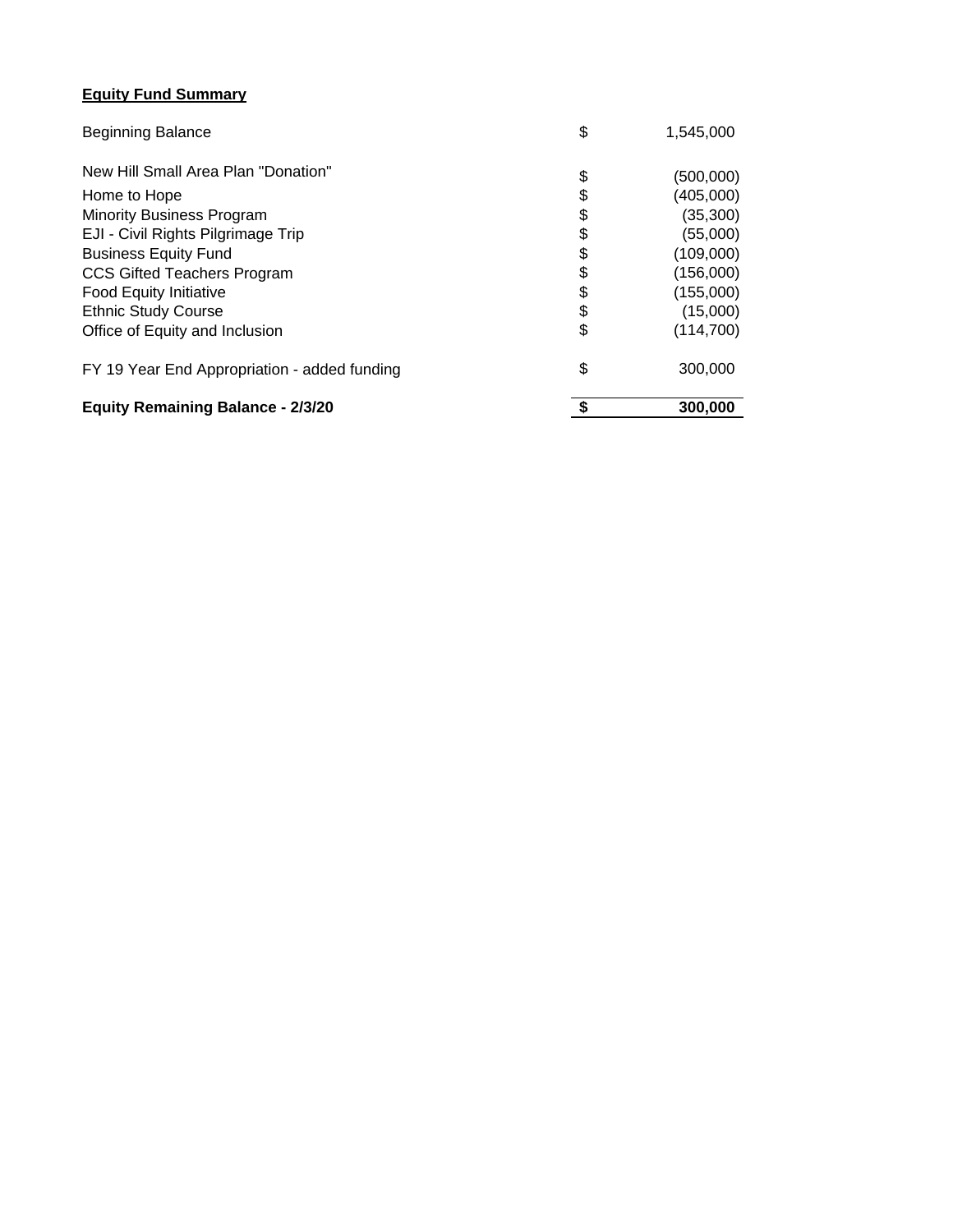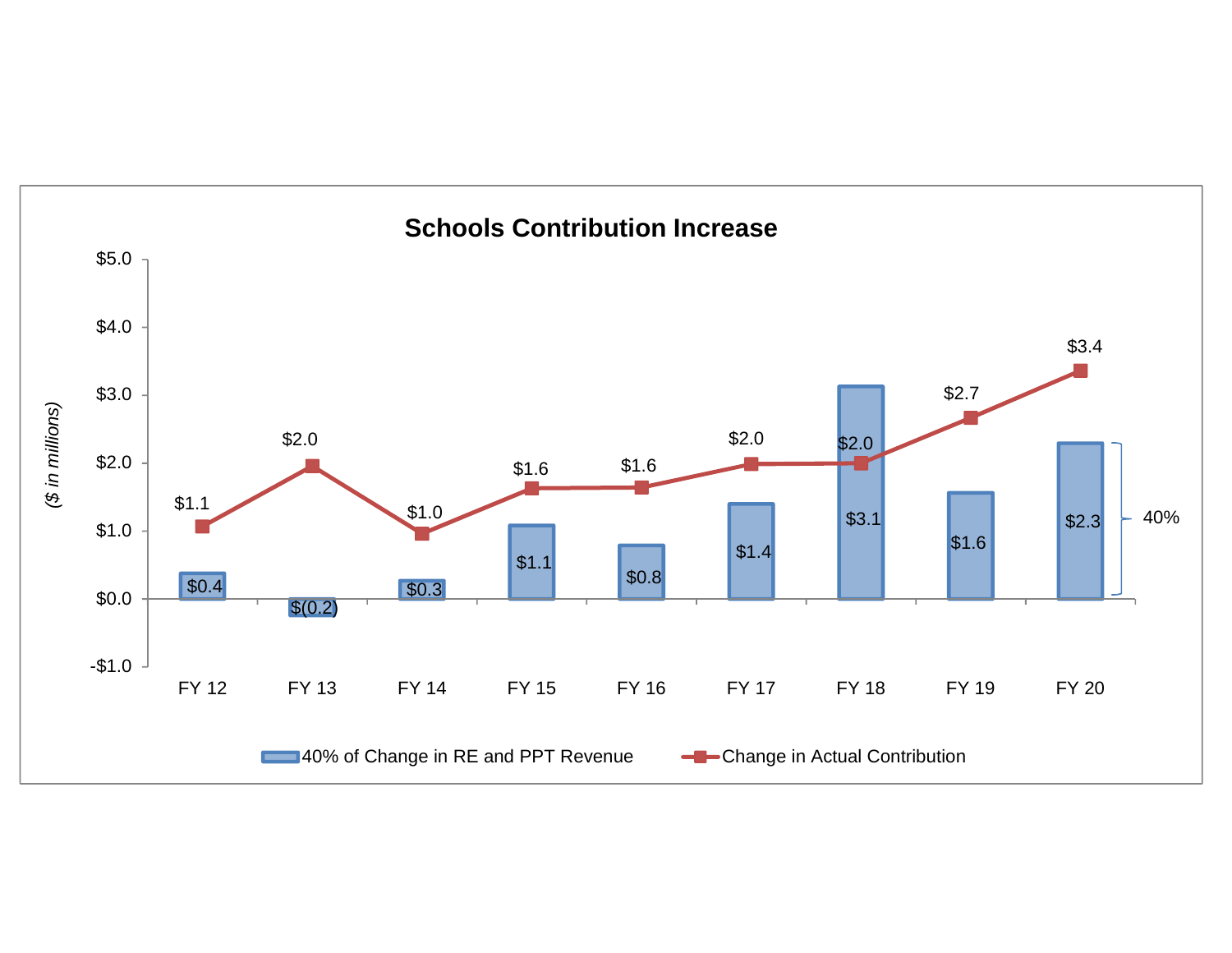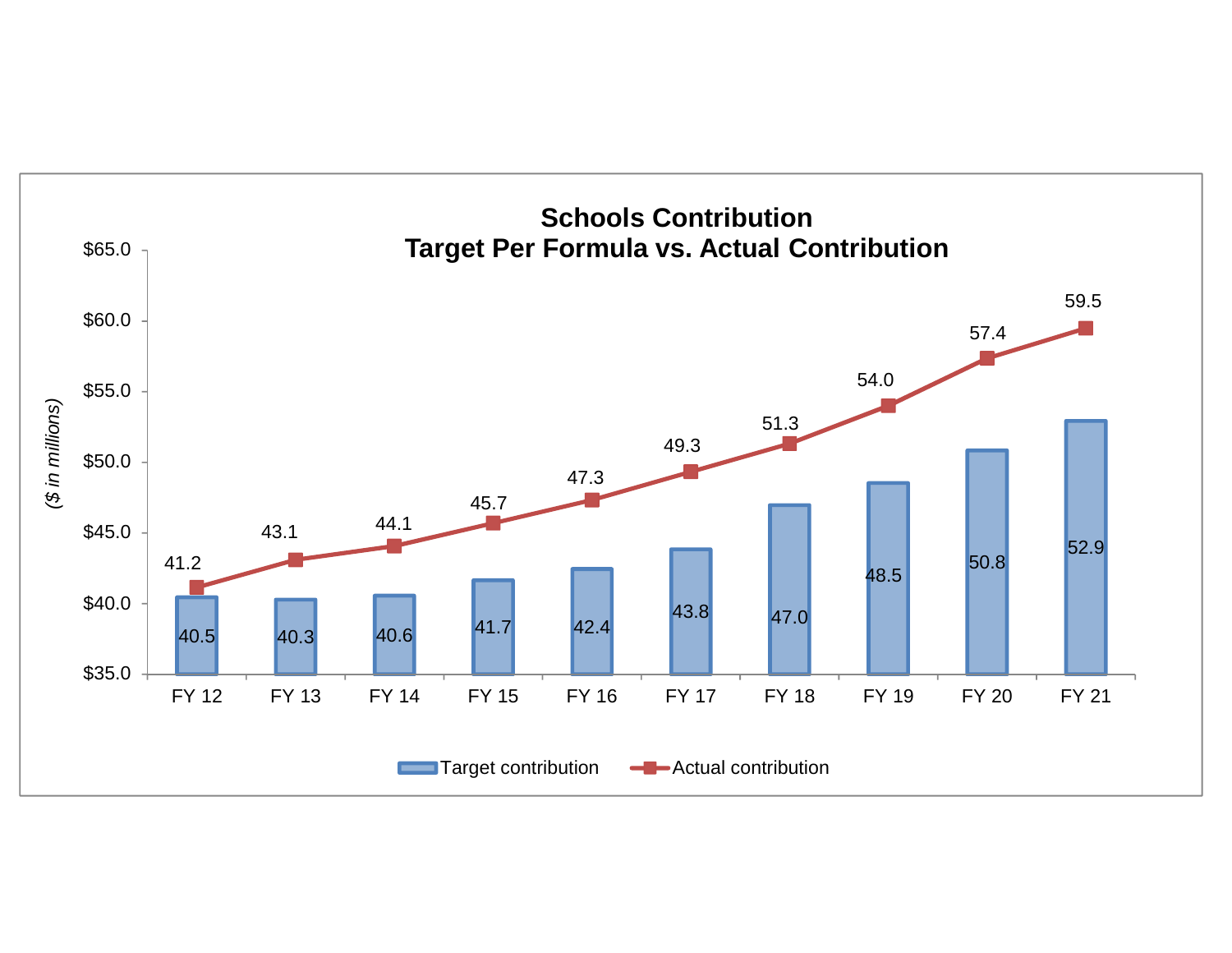#### **Departmental New Request Summary**

#### **GENERAL FUND**

|       | <b>Department</b>              | <b>Description</b>                               | Amount                   | <b>Notes</b>                                                                                                                                                      |
|-------|--------------------------------|--------------------------------------------------|--------------------------|-------------------------------------------------------------------------------------------------------------------------------------------------------------------|
|       |                                |                                                  |                          | Amount represents a request for two new Deputies plus<br>additional equipment for Deputies. Included funding for<br>one new Deputy plus \$10,000 for uniforms and |
|       | 1 Sheriff                      | New Deputy - New Courtroom                       | \$                       | 226,136.00 equipment for new Deputy - \$79,000 total.                                                                                                             |
|       | 2 Sheriff                      | New Vehicles for new deputies                    | \$<br>126,000.00         |                                                                                                                                                                   |
|       | 3 Sheriff                      | Pay Increases                                    | \$<br>160,428.00         |                                                                                                                                                                   |
|       | 4 Communications               | PT Communications Specialist                     | \$<br>22,391.00          |                                                                                                                                                                   |
|       | 5 Communications               | Unity Days                                       | \$                       | 81,500.00 Will be included in the FY 21 Proposed budget.                                                                                                          |
|       | 6 COR                          | Conversion - LT Temp to Full-Time                | \$<br>25,000.00          |                                                                                                                                                                   |
|       | 7 COR                          | Extra pay for translation services               | \$<br>1,750.00           |                                                                                                                                                                   |
|       | $8$ IT                         | <b>ITSM Solution</b>                             | \$<br>20,000.00          |                                                                                                                                                                   |
|       | $9$ IT                         | Multi-Factor Authentication                      | \$<br>44,500.00          |                                                                                                                                                                   |
|       |                                |                                                  |                          | Will included \$121,000 of the new request in the FY21                                                                                                            |
| 10 IT |                                | Computer Replacement                             | \$                       | 171,000.00 Proposed budget.                                                                                                                                       |
|       | $11$ HR                        | Conversion - LT Temp to Full-Time                | \$                       | 13,305.00 Will be included in the FY 21 Proposed budget.                                                                                                          |
|       | 12 PW - Engineering            | Traffic Inspector                                | \$<br>78,958.00          |                                                                                                                                                                   |
|       | 13 PW- Facilities Development  | Project Manager FTE                              | \$<br>120,380.00         |                                                                                                                                                                   |
|       | 14 PW - Admin                  | Deputy Director x 2                              | \$<br>410,450.00         |                                                                                                                                                                   |
|       | 15 PW - Admin                  | Management Analyst (Enterprise Asset Mgmt)       | \$<br>114,186.00         |                                                                                                                                                                   |
|       | 16 PW - Admin                  | Management Analyst (CIP)                         | \$<br>114,636.00         |                                                                                                                                                                   |
|       | 17 PW - Admin                  | Safety Coordinator                               | \$<br>121,854.00         |                                                                                                                                                                   |
|       | 18 PW - Admin                  | School Facility Coordinator                      |                          |                                                                                                                                                                   |
|       |                                | City Hall Annex Fire Alarm Control Panel         |                          |                                                                                                                                                                   |
|       | 19 PW - Facilities Maintenance | Replacement                                      | \$<br>10,705.00          |                                                                                                                                                                   |
|       | 20 PW - Facilities Maintenance | <b>Building Maintenance Mechanic</b>             | \$<br>63,589.00          |                                                                                                                                                                   |
|       |                                |                                                  |                          |                                                                                                                                                                   |
|       | 21 PW - Facilities Maintenance | City BAS Integration and Notification Assessment | \$<br>18,900.00          |                                                                                                                                                                   |
|       | 22 PW - Facilities Maintenance | Elevator Battery backup                          | \$<br>124,940.00         |                                                                                                                                                                   |
|       | 23 PW - Facilities Maintenance | Elevator Oil with Filter Change                  | \$<br>84,000.00          |                                                                                                                                                                   |
|       | 24 PW - Facilities Maintenance | Security Alarm and Panic Button Testing          | \$<br>10,000.00          |                                                                                                                                                                   |
|       | 25 PW - Facilities Maintenance | School Carpet Removal Program                    | \$<br>173,828.00         |                                                                                                                                                                   |
|       | 26 PW - Facilities Maintenance | School Security Alarm and Panic Button Testing   | \$<br>10,000.00          |                                                                                                                                                                   |
|       |                                | Conversion of one supervisor FTE to two          |                          |                                                                                                                                                                   |
|       | 27 PW - Streets                | Maintenance Worker III FTE's                     | \$<br>14,103.00          |                                                                                                                                                                   |
|       | 28 Pupil Transportation        | <b>Bus Cameras</b>                               | \$<br>165,308.00         |                                                                                                                                                                   |
|       | 29 Pupil Transportation        | FT Conversions - 28 drivers                      | \$<br>571,000.00         |                                                                                                                                                                   |
|       |                                |                                                  |                          | Received revised estimate of \$155,000 to provide<br>service and included that mount in the FY21 Proposed                                                         |
|       | 30 Pupil Transportation        | Special Needs Transportation                     | \$<br>309,725.00 budget. |                                                                                                                                                                   |
|       | 31 Pupil Transportation        | Pupil Hostler                                    | \$<br>61,741.00          |                                                                                                                                                                   |
|       | 32 Police                      | <b>Facility Needs Assessment</b>                 | \$<br>515,000.00         |                                                                                                                                                                   |
|       | 33 Police                      | Legislative Impacts Preparedness                 | \$<br>1,413,621.00       |                                                                                                                                                                   |
|       | 34 Police                      | <b>SWAT Robotics &amp; Trailer</b>               | \$<br>80,000.00          |                                                                                                                                                                   |
|       | $35$ Fire                      | <b>Emergency Management Coordinator</b>          | \$<br>131,731.00         |                                                                                                                                                                   |
|       | 36 Fire                        | Emergency Preparedness/Legislative Impact        | \$<br>629,417.00         |                                                                                                                                                                   |
|       | 37 Fire                        | 12 FTEs                                          | \$<br>1,318,332.00       |                                                                                                                                                                   |
|       | 38 Fire                        | <b>Management Analyst</b>                        | \$<br>117,752.00         |                                                                                                                                                                   |
|       | 39 Parks and Rec               | Convert Temp Social Media Coordinator to FTE     | \$<br>13,760.00          |                                                                                                                                                                   |
|       | 40 Parks and Rec               | <b>Athletics Coordinator</b>                     | \$<br>10,000.00          |                                                                                                                                                                   |
|       | 41 Parks and Rec               | <b>Operations Specialist</b>                     | \$<br>50,715.00          |                                                                                                                                                                   |
|       | 42 Parks and Rec               | Temp Staff for Housing Sites                     | \$<br>61,833.00          |                                                                                                                                                                   |
|       | 43 Parks and Rec               | Temp Staff for Recreation Centers                | \$<br>105,763.00         |                                                                                                                                                                   |
|       | $44$ NDS                       | <b>Combination Building Inspector</b>            | \$<br>82,270.00          |                                                                                                                                                                   |
|       | 45 NDS                         | Zoning Inspector                                 | \$<br>74,072.00          |                                                                                                                                                                   |

**TOTAL ‐ GENERAL FUND \$ 8,074,579.00**